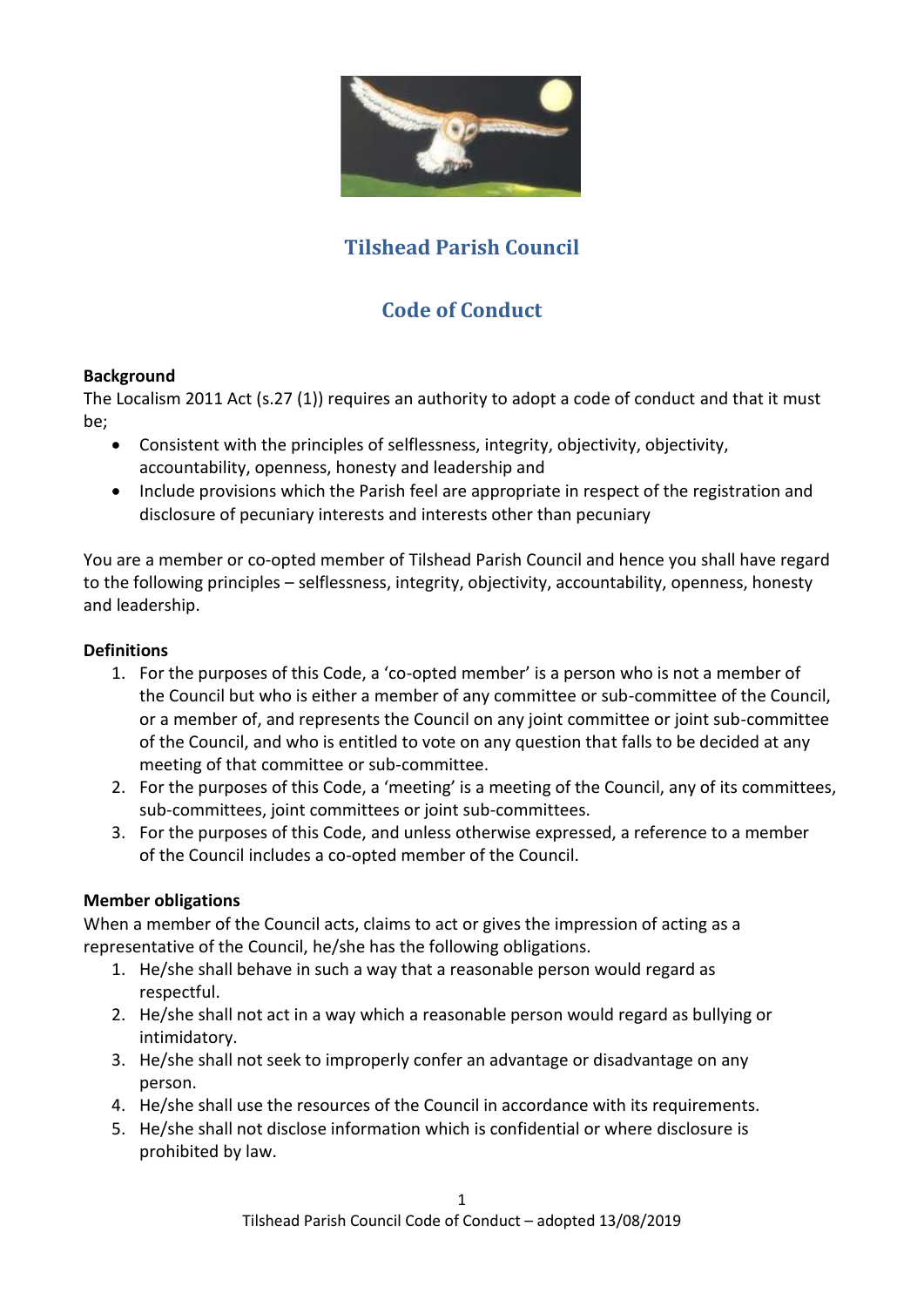#### **Registration of interests**

- 1. Within 28 days of this Code being adopted by the Council, or the member's election or the co-opted member's appointment (where that is later), he/she shall register with the Monitoring Officer the interests which fall within the categories set out in Appendices A and B.
- 2. Upon the re-election of a member or the re-appointment of a co-opted member, he/she shall within 28 days re-register with the Monitoring Officer any interests in Appendices A and B. A member shall register with the Monitoring Officer any change to interests or new interests in Appendices A and B within 28 days of becoming aware of it.
- 3. A member need only declare the existence but not the details of any interest which the Monitoring Officer agrees is a 'sensitive interest'. A sensitive interest is one which, if disclosed on a public register, could lead the member or a person connected with the member to be subject to violence or intimidation.

#### **Declaration of interests at meetings**

- 1. Where a matter arises at a meeting which relates to an interest in Appendix A the member shall not participate in a discussion or vote on the matter. He/she only has to declare what his/her interest is if it is not already entered in the member's register of interests or if he/she has not notified the Monitoring Officer of it.
- 2. Where a matter arises at a meeting which relates to an interest in Appendix A which is a sensitive interest, the member shall not participate in a discussion or vote on the matter. If it is a sensitive interest which has not already been disclosed to the Monitoring Officer, the member shall disclose he/she has an interest but not the nature of it.
- 3. Where a matter arises at a meeting which relates to an interest in Appendix B, the member shall not vote on the matter. He/she may speak on the matter only if members of the public are also allowed to speak at the meeting.
- 4. A member only has to declare his/her interest in Appendix B if it is not already entered in his/her register of interests or he/she has not notified the Monitoring Officer of it or if he/she speaks on the matter. If he/she holds an interest in Appendix B which is a sensitive interest not already disclosed to the Monitoring Officer, he/she shall declare the interest but not the nature of the interest.
- 5. Where a matter arises at a meeting which relates to a financial interest of a friend, relative or close associate (other than an interest in Appendix A), the member shall disclose the nature of the interest and not vote on the matter. He/she may speak on the matter only if members of the public are also allowed to speak at the meeting. If it is a 'sensitive interest' the member shall declare the interest but not the nature of the interest.

#### **Dispensations**

1. On a written request made to the Council's proper officer, the Council may grant a member a dispensation to participate in a discussion and vote on a matter at a meeting even if he/she has an interest in Appendices A and B if the Council believes that the number of members otherwise prohibited from taking part in the meeting would impede the transaction of the business; or it is in the interests of the inhabitants in the Council's area to allow the member to take part or it is otherwise appropriate to grant a dispensation.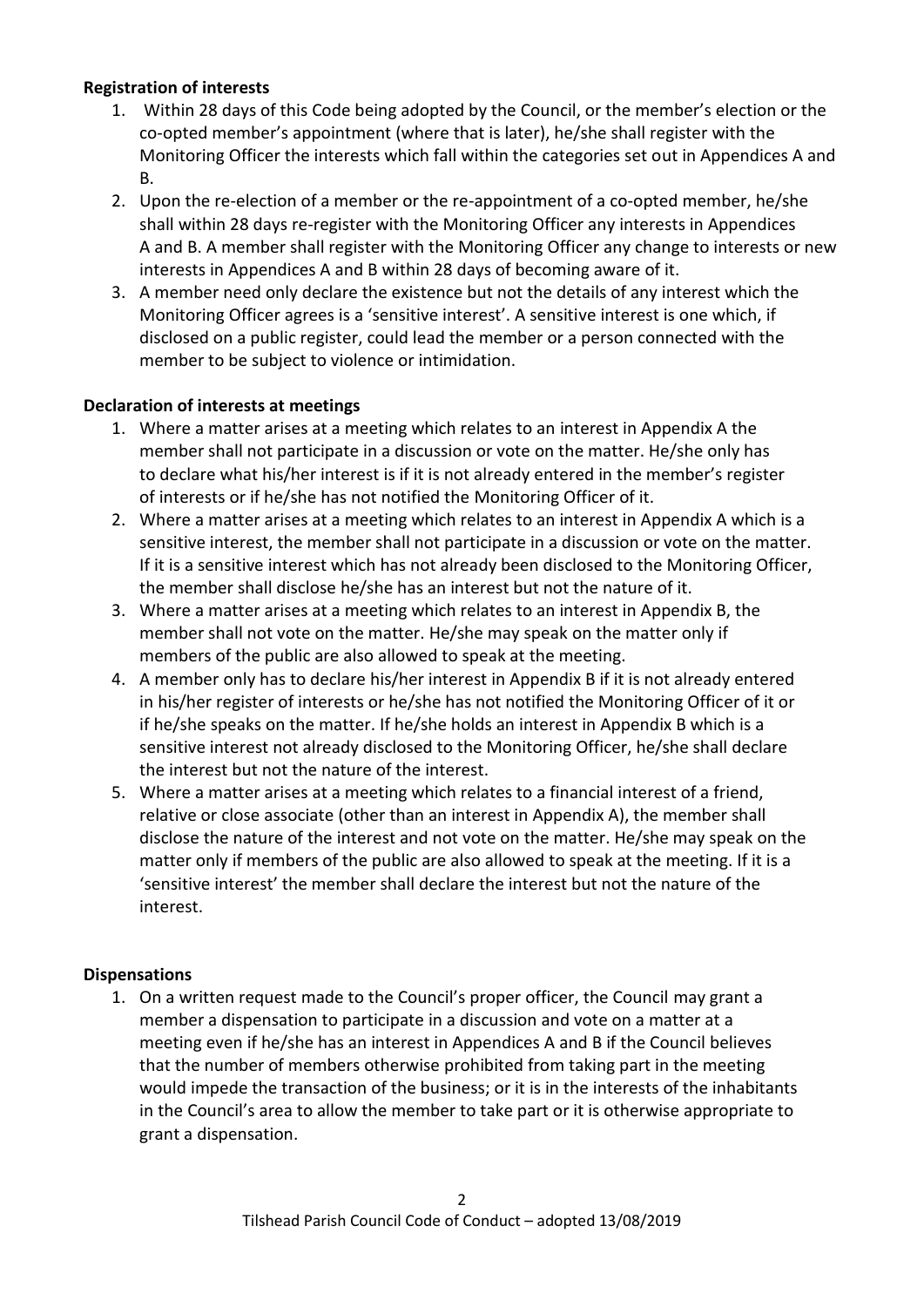## **Appendix A**

Interests described in the table below.

| Employment, office,<br>trade, profession or<br>vocation | Any employment, office, trade, profession or vocation carried on for<br>profit or gain.                                                                                                                                                                                                                                                                                                                                                                                                                                       |
|---------------------------------------------------------|-------------------------------------------------------------------------------------------------------------------------------------------------------------------------------------------------------------------------------------------------------------------------------------------------------------------------------------------------------------------------------------------------------------------------------------------------------------------------------------------------------------------------------|
| Sponsorship                                             | Any payment or provision of any other financial benefit (other than<br>from the Council) made to the member during the 12 month period<br>ending on the latest date referred to in paragraph 6 above for<br>expenses incurred by him/her in carrying out his/her duties<br>as a member, or towards his/her election expenses.<br>This includes any payment or financial benefit from a trade union<br>within the meaning of the Trade Union and Labour Relations<br>(Consolidation) Act 1992.                                 |
| Contracts                                               | Any contract made between the member or his/her spouse or civil<br>partner or the person with whom the member is living as if they were<br>spouses/civil partners (or a firm in which such person is a partner, or<br>an incorporated body of which such person is a director* or a body<br>that such person has a beneficial interest in the securities of*)<br>and the Council -<br>(a) under which goods or services are to be provided or works are to<br>be executed;<br>and<br>(b) which has not been fully discharged. |
| Land                                                    | Any beneficial interest in land which is within the area of the Council.<br>'Land' excludes an easement, servitude, interest or right in or over land<br>which does<br>not give the member or his/her spouse or civil partner or the person<br>with whom the<br>member is living as if they were spouses/civil partners (alone or jointly<br>with another) a<br>right to occupy or to receive income.                                                                                                                         |
| Licences                                                | Any licence (alone or jointly with others) to occupy land in the area of<br>the Council for<br>a month or longer.                                                                                                                                                                                                                                                                                                                                                                                                             |
| Corporate tenancies                                     | Any tenancy where (to the member's knowledge)-<br>(a) the landlord is the Council; and<br>(b) the tenant is a body that the member, or his/her spouse or civil<br>partner or the<br>person with whom the member is living as if they were spouses/civil<br>partners is a partner of or a director* of or has a beneficial interest in<br>the securities* of.                                                                                                                                                                  |